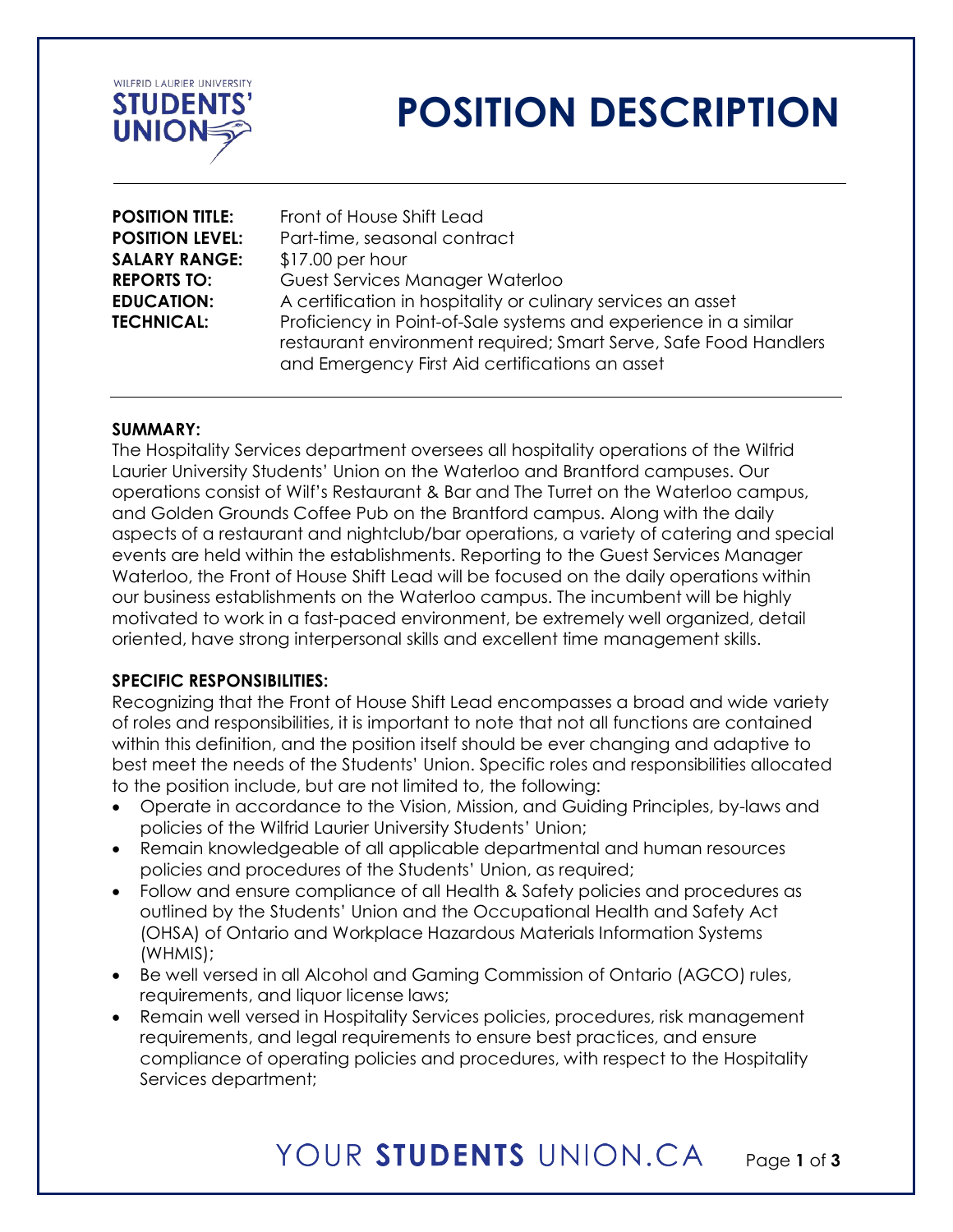

# **POSITION DESCRIPTION**

- Ensure the delivery of exceptional guest service through maintaining high product quality and a professional atmosphere in Wilf's Restaurant & Bar, The Turret, as well as during catering events;
- Remain certified and up-to-date in training for Safe Food Handler, uphold and enforce all health regulations pertaining to the storage, preparation, and delivery of food and beverage products;
- Provide continuous improvement to the quality and service of all aspects of the hospitality services department, by remaining current with developments in the hospitality and entertainment fields and aid in the continuous evaluation, maintenance, and enhancement of the Hospitality Services strategies of the Students' Union, wherever possible;
- Build and maintain relationships with external and internal parties to support the Hospitality Services goals of the Students' Union;
- Oversee and assist in the daily operations of Wilf's Restaurant & Bar and all catering operations by directly supervising to ensure all staff within the Hospitality Services department fulfill the requirements in their job descriptions;
- Monitor staff performance and advise management of any staffing concerns or celebrations;
- Maintain a visible and consistent presence within Wilf's Restaurant & Bar and become familiar with all operational aspects;
- Have full working knowledge of the Silverware point-of-sale and Moneris debit/credit systems, as well as a working knowledge of Microsoft Office, specifically Excel and Word;
- Facilitate ongoing in-business and job-specific training;
- Ensure all Students' Union assets (property and resources) used by the Hospitality Services department are properly handled and maintained;
- Any other duties as assigned by the Guest Services Manager Waterloo.

### **WORKING CONDITIONS & TIME COMMITMENT:**

- Part-time, contract position, with an expectation to work a minimum of 20-30hrs a week;
- Traditional hours of operation for both Wilf's Restaurant & Bar and The Turret are 11:00am to 2:00am, 7 days a week, therefore evening and weekend work hours are to be expected;
- A Minimum requirement of 2 restaurant closes a week, along with availability for special event days such as O-Week, Halloween, Homecoming, St-Patrick's Day, and other events;
- Due to the nature of the hospitality services industry, it should be noted that hours may vary, often being irregular, and may be modified at any time by the Director, Hospitality Services; and
- Work will mainly be completed standing and moving around the establishment. As well, the following physical activities are required as a major job function within this position: